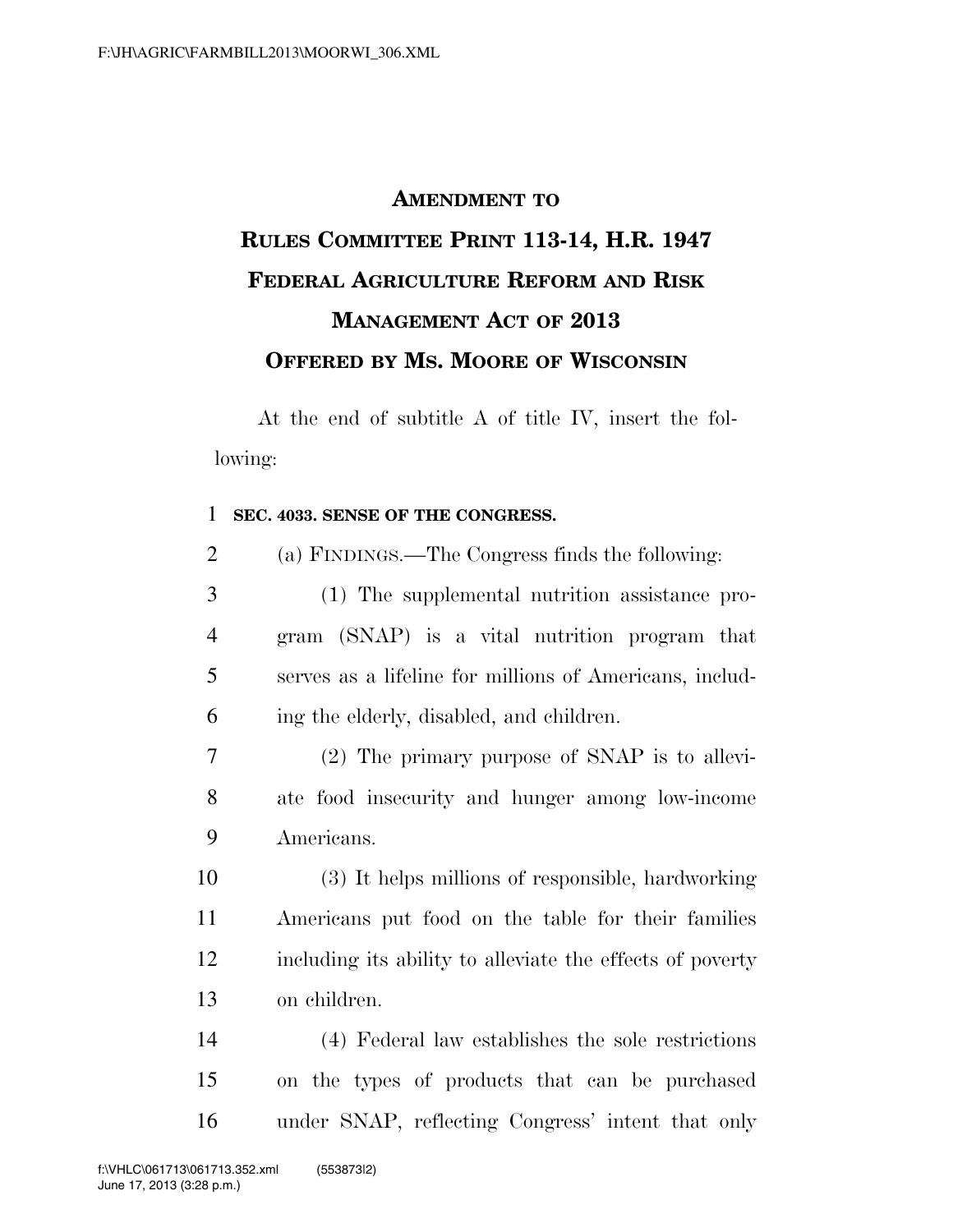the Federal Government should set restrictions on the types of foods that can be purchased using the 100 percent federally- funded benefit.

 (5) Studies have consistently shown that par- ticipation in federal anti-hunger programs, including SNAP, increases the access of households to quality foods overall. According to the Center for Budget and Policy Priorities, fruits and vegetables, grain products, meats, and dairy products comprise almost 90 percent of the food that SNAP households buy.

 (6) SNAP participation has also been found to reduce food insecurity for households. Food insecu- rity has been found to have many negative impacts on the health of individuals, including higher rates of diabetes, heart disease, and depression.

 (7) Congress has defined the foods that cannot be purchased under SNAP and should solely retain the ability to change the benefit package.

 (8) Some States are seeking the ability to iden- tify specific or categories of foods and beverages that ''do not have sufficient nutritional value'' in order to ban the use of SNAP benefits for those foods and beverages, undermining the goal and purpose of Congress in creating a uniform, national benefit.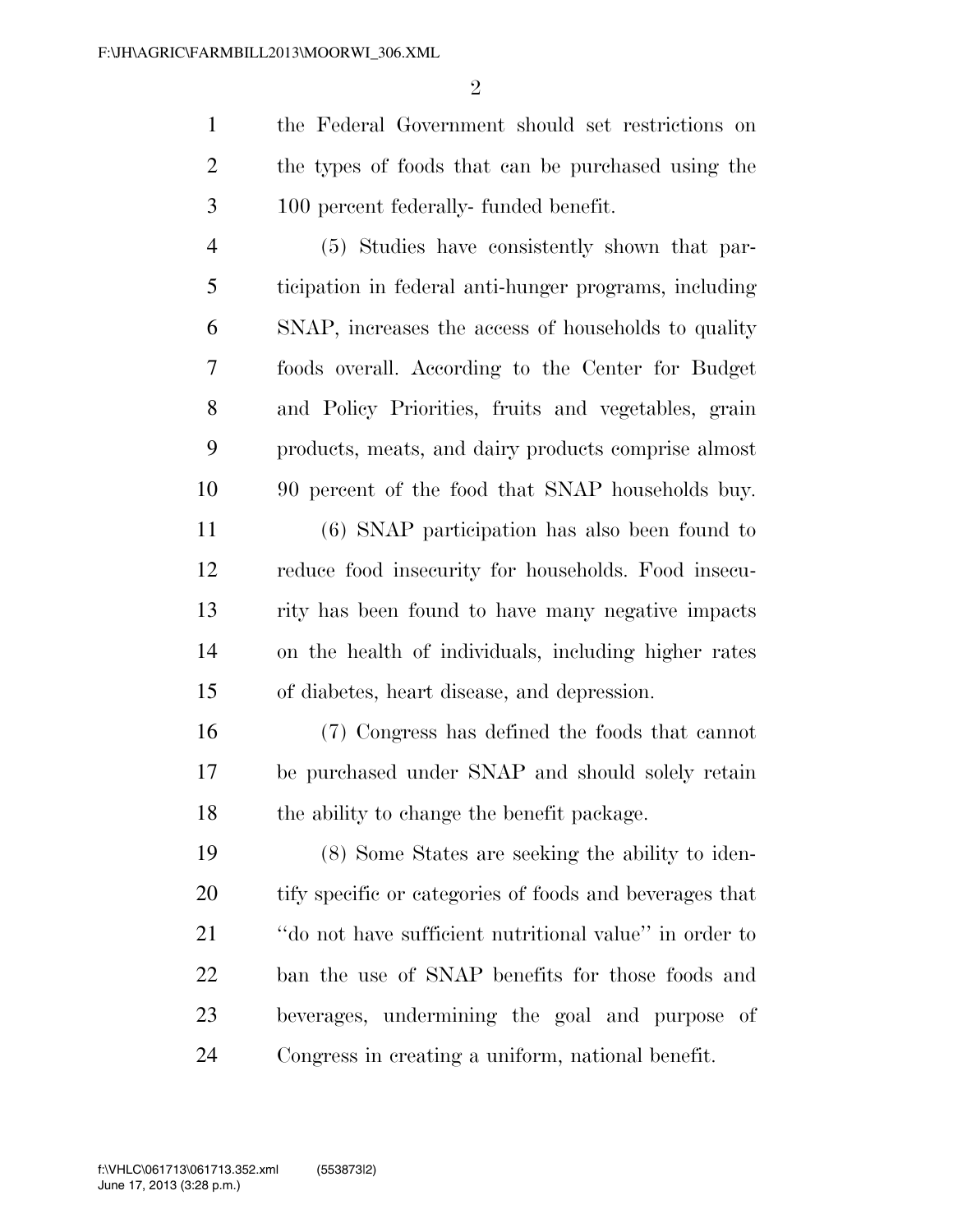(9) The Secretary of Agriculture has already cited some of the additional costs and complexity, to be borne by the Federal Government, that come from allowing each State to set different food pack- age requirements including in trying to determine which food and beverages, out of the many varieties in the marketplace, are sufficiently healthy.

 (10) The Secretary continues to support other equally effective strategies, such as incentives to en- courage consumers to make ''healthy choices,'' rath- er than making it harder for those who already suf-fer from food hardship to access nutrition.

 (11) Improving access to farmers markets is one such promising practice. From 2011 to 2012, the Food and Nutrition Service Midwest Region re- ported that 65 percent more farmers' markets and individual farmers accepted SNAP benefits resulting in an 89 percent increase in SNAP dollars redeemed at farmers' markets

 (12) This trend is further proof that when given the choice and assisted by innovative incen-22 tives, low-income households, like any other house-holds, will make healthy food choices.

 (13) Congress authorized a Healthy Incentives Initiative based on this incentive based approach in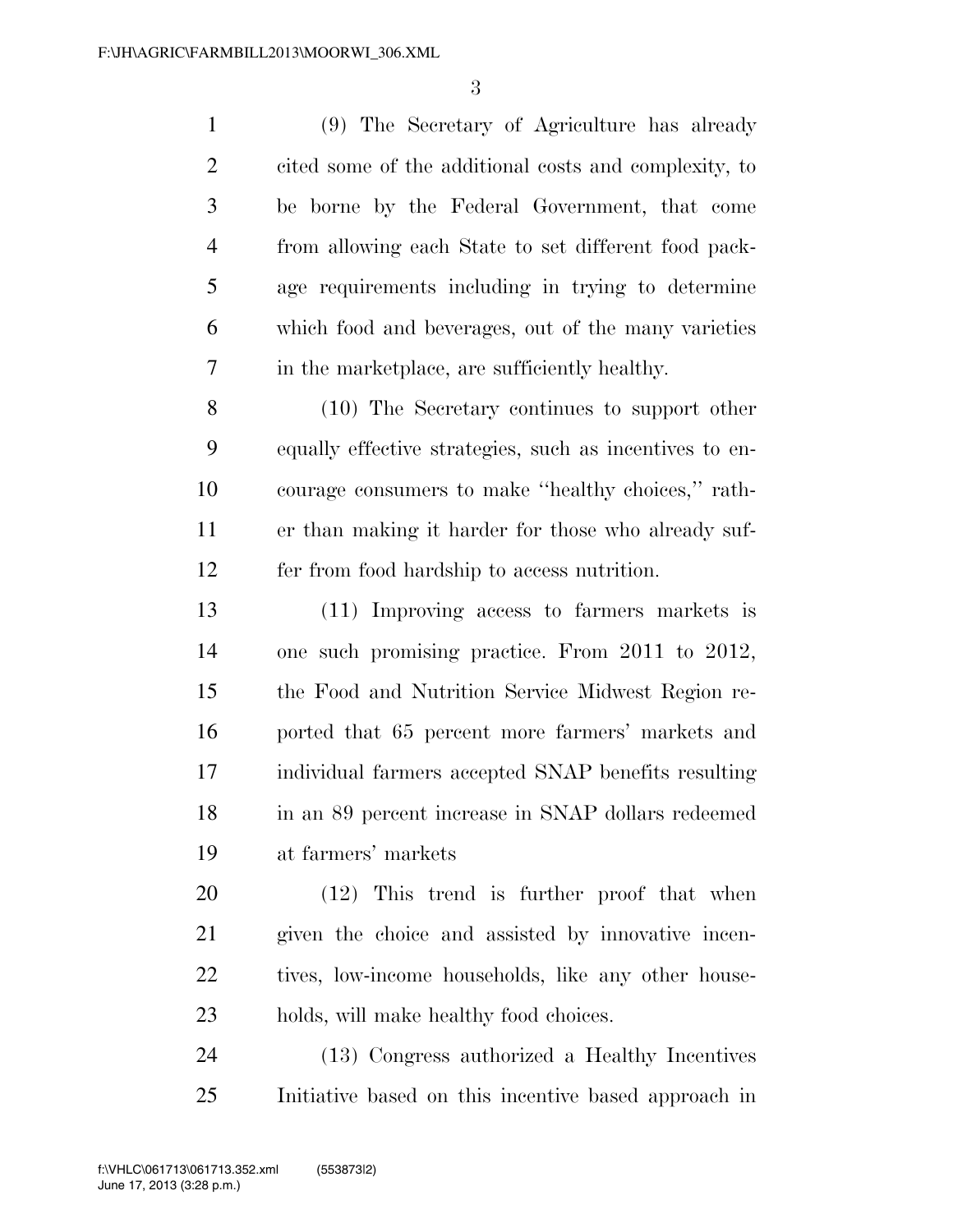the 2008 farm bill and believes it is a promising and effective approach to help improve nutritional out- comes and improve low-income households access to quality and affordable healthy foods.

 (14) The Healthy Incentives Pilot project will provide financial incentives at the point of purchase to encourage SNAP households to purchase fruits, vegetables, or other healthful foods. This project will provide useful information about the role that finan- cial incentives can play in helping SNAP recipients increase their purchases of fruits and vegetables

 (b) SENSE OF THE CONGRESS.—It is the sense of the Congress that—

 (1) The Secretary of Agriculture should reject waiver requests that allow individual States to im- pose food restrictions other than those enacted into law by Congress;

 (2) the Congress strongly supports the Sec- retary's longstanding tradition of supporting and promoting incentive-based solutions to promote con- sumption of fruits and vegetables and other more costly healthy foods for working families, the elderly, and other low-income individuals, instead of food re-strictions that further stigmatize the poor; and.